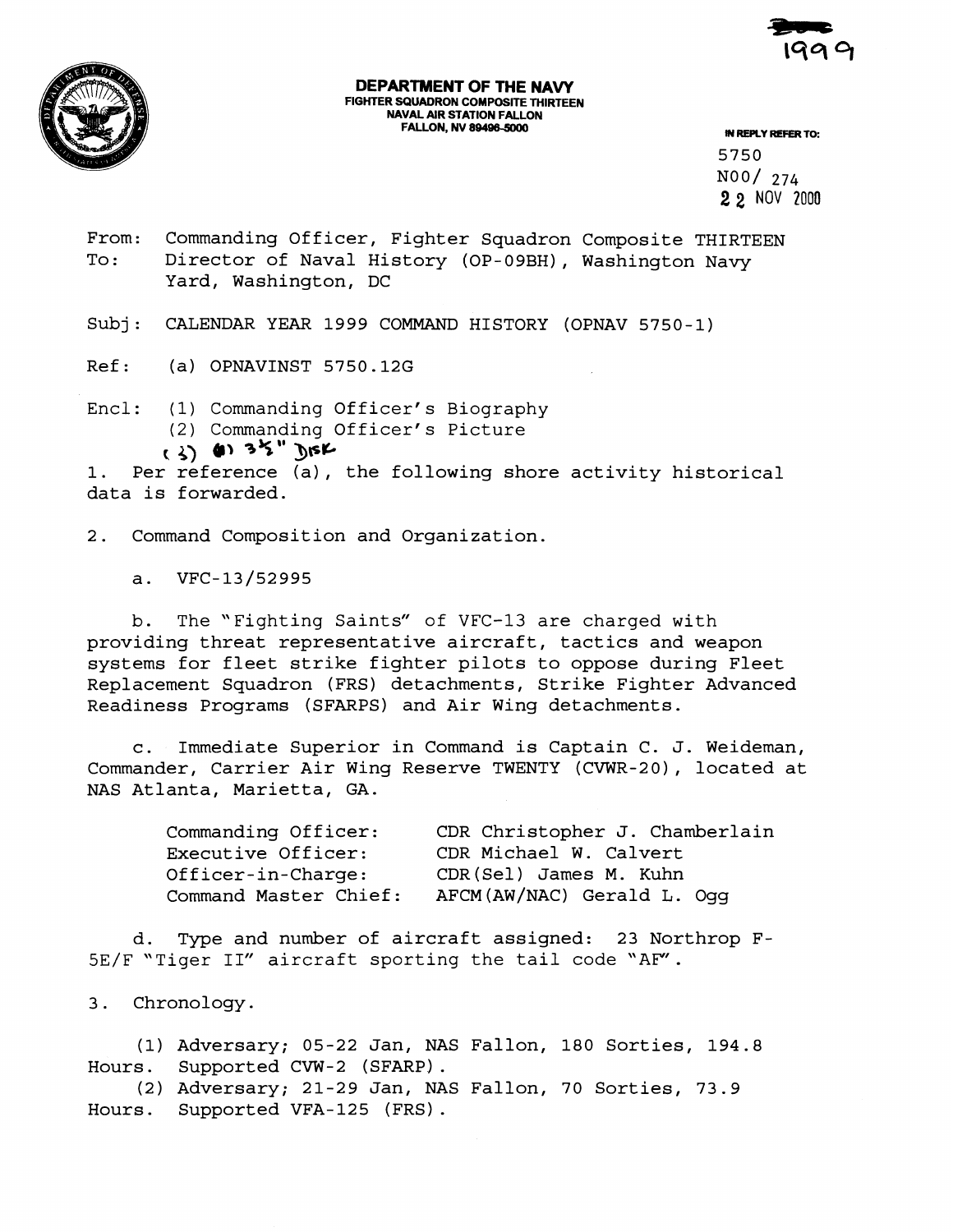Subj: CALENDAR YEAR 1999 COMMAND HISTORY (OPNAV 5750-1)

(3) Adversary; 02-19 Feb, NAS Fallon, 79 Sorties, 95.6 Hours. Supported CVW-1 (AIRWING) . (4) Adversary; 10-12 Feb, NAS Fallon, 16 Sorties, 19.7 Hours. Supported VF-102 (Fleet Support). (5) Adversary; 17-19 Feb, NAS Fallon, 20 Sorties, 21.4 Hours. Supported VFA-113 (Fleet Support). (6) Adversary; 01-10 Mar, NAS Fallon, 22 Sorties, 23.8 Hours. Supported CVW-1 (AIRWING) . (7) Adversary; 01-12 Mar, NAS Fallon, 124 Sorties, 127.3 Hours. Supported VFA-125 (FRS) . (8) Adversary; 04 Mar, NAS Fallon, 9 Sorties, 11.3 Hours. Supported SFWSPAC (Fleet Support). (9) Adversary; 05 Mar, NAS Fallon, 17 Sorties, 20.3 Hours. Supported CCG-l/CVW-2 (AIRWING) . (10) Adversary; 10-30 Mar, NAS Fallon, 3 Sorties, 3.2 Hours. Supported CVW-2 (SFARP) . (11) Change-of-Command; 26 Mar, NAS Fallon, CDR C. J. Chamberlain relieves CDR M. Q. Whittle. (12) Adversary; 01-14 Apr, NAS Fallon, 50 Sorties, 56.4 Hours. Supported CVW-2 (SFARP) . (13) Adversary; 02-11 Apr, NAS Fallon, 41 Sorties, 57.0 Hours. Supported VFA-131/VFA-136 (Fleet Support). (14) Adversary; 07-17 Apr, NAS Fallon, 9 Sorties, 11.3 Hours. Supported VMFA-314 (SME). (15) Adversary; 12-28 Apr, NAS Fallon, 129 Sorties, 143.8 Hours. Supported VFA-125 (FRS) . (16) Adversary; 03-31 May, NAS Fallon, 99 Sorties, 93.0 Hours. Supported VA-125 (FRS) . (17) Adversary; 03-31 May, NAS Fallon, 262 Sorties, 293.0 Hours. Supported CVW-9 (SFARP) . (18) Adversary; 01-09 Jun, NAS Fallon, 50 Sorties, 60.2 Hours. Supported VFA-125 (FRS) . (19) Adversary; 04-17 Jun, NAS Fallon, 92 Sorties, 122.9 Hours. Supported CVW-9 (SFARP).<br>(20) Adversary; 18-30 Jun, NAF El Centro, 144 Sorties, 175.2 Hours. Supported VFA-106 (FRS) . (21) Adversary; 01-02 Jul, NAS Fallon, 20 Sorties, 25.5 Hours. Supported VFA-106 (FRS). (22) Adversary; 06-07 Jul, NAS Fallon, 13 Sorties, 13.1 Hours. Supported VFA-113 (Fleet Support). (23) Adversary; 07-28 Jul, NAS Fallon, 145 Sorties, 153.2 Hours. Supported VFA-125 (FRS) .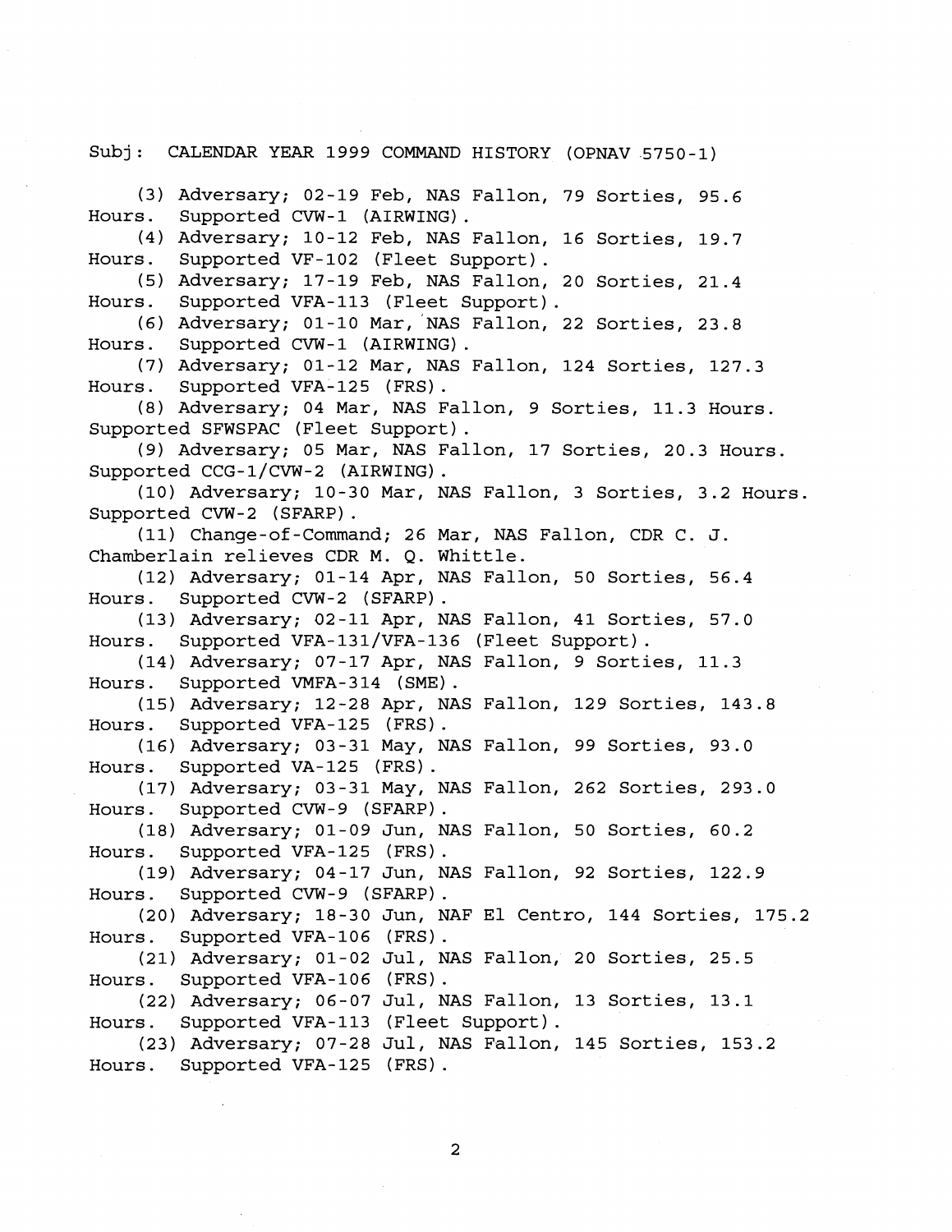Subj: CALENDAR YEAR 1999 COMMAND HISTORY (OPNAV 5750-1)

(24) Adversary; 19-29 Jul, NAS Fallon, 56 Sorties, 65.1 Hours. Supported CVWR-20 (Fleet Support).

(25) Adversary; 16-26 Aug, NAS Fallon, 87 Sorties, 86.7 Hours. Supported VFA-125 (FRS) . (26) Adversary; 16-26 Aug, NAS Fallon, 36 Sorties, 40.7

Hours. Supported CVW-7 (AIRWING).<br>(27) Adversary; 01-30 Sep, NAS Fallon, 167 Sorties, 198.7

Hours. Supported CVW-7 (AIRWING).

(28) Adversary; 27 Sep, NAS Fallon, 14 Sorties, 17.0 Hours. Supported VFA-125 (FRS) . (29) Adversary; 01-11 Oct, NAS Fallon, 32 Sorties, 36.0

Hours. Supported CVW-9 (AIRWING) .

(30) Adversary; 01-22 Oct, NAS Fallon, 60 Sorties, 69.3

Hours. Supported VFA-125 (FRS).<br>(31) Adversary; 19-21 Oct, NAS Fallon, 8 Sorties, 10.7<br>Hours. Supported 144<sup>TH</sup> FS (USAF).

(32) Adversary; 01-12 Nov, NAS Fallon, 97 Sorties, 131.3 Hours. Supported CVW-17 (SFARP) .

(33) Adversary; 09-23 Nov, NAS Fallon, 90 Sorties, 107.0 Hours. Supported VFA-125 (FRS) . (34) Adversary; 29-30 Nov, NAS Fallon, 6 Sorties, 6.9 Hours.

Supported VFA-113 (SFARP) . (35) Adversary; 11-18 Dec, NAS Key West, 124 Sorties, 189.1

Hours. Supported VFA-106 (FRS) . (36) Adversary; 21-29 Dec, NAS Fallon, 12 Sorties, 10.4

Hours. Supported VFA-113 (SFARP) .

4. Narrative.

The calendar year of 1999 proved to be the "Year of Patience." The Saints were plagued by a series of aircraft problems from engine flame-outs to airframe fatigue life issues, but on repeated occasions managed to pull through with flying colors. VFC-13 navigated all the obstacles put forth and accumulated 5017 sorties and 5283.3 mishap-free flight hours in the oldest platform in the Navy's inventory. Furthermore, this impressive flight program was safely executed while flying in the demanding environment of Air-to-Air Combat Maneuvering. Despite the challenges of flight restricted airframes, VFC-13 continued the proud tradition of providing fleet adversary support without missing a beat. The squadron provided 2061 sorties and 2316.8 hours while supporting 38 strike fighter squadrons and 6 air